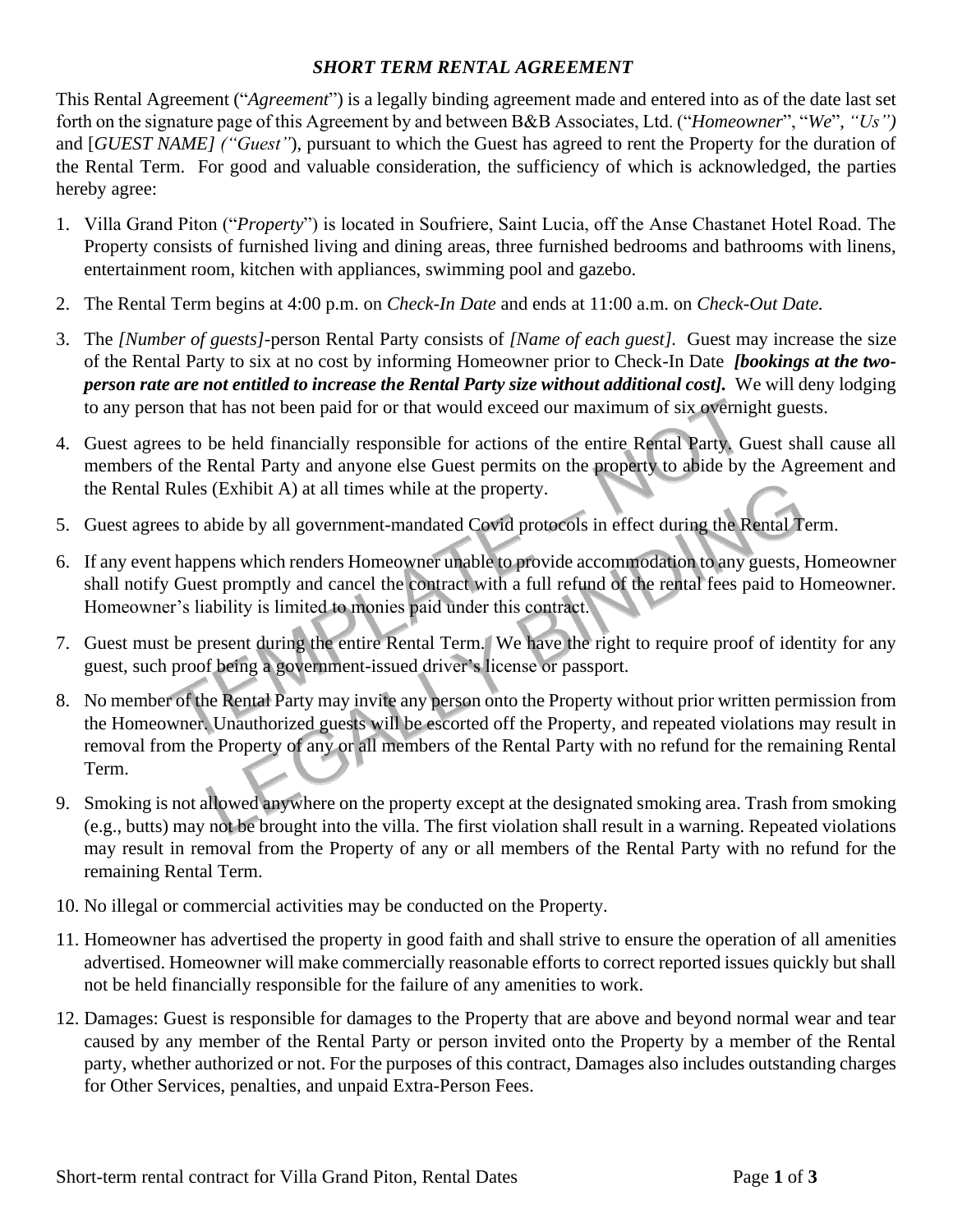- 13. Security Deposit: A refundable Security Deposit of \$500 US must be paid to Homeowner no later than seven days prior to Check-In Date. If there are Damages, Homeowner will notify Guest within seven days of Checkout Date and apply Security Deposit to those and refund the excess, if any, within 30 days of Check-Out Date. Guest agrees to pay Damages that exceed the security deposit within seven days of receiving invoice for such Damages. If there are no Damages, Homeowner will refund the Security Deposit in full within seven days of Check-out Date.
- 14. Access: Guests shall allow Homeowner access to the Property for purposes of repair, cleaning, maintenance, and inspection. Homeowner shall exercise this right of access in a reasonable manner.
- 15. The staff (housekeeper, groundskeeper, and night caretaker) is responsible for maintaining and securing our home and their cost is included in the rental rate. *Discharging their duties requires them to be near or onproperty most of the time, just like at a hotel. Guest may request staff to minimize interaction with them but may not require staff to leave the property.* Housekeeper must be allowed to clean at least every other day and has the right to enter the villa and clean if Guest is not keeping the villa adequately clean between scheduled cleanings.
- 16. Other Services (cooking, shopping, driving, etc.) may be arranged with or through Housekeeper or Driver. Such arrangements are neither included in the rental fee nor covered under this Agreement. Payment services provided by Homeowner are for the convenience of the Guest and shall not be construed as an acceptance of responsibility or liability for the paid-for services. Any charges for Other Services not paid for prior to the end of the Rental Term shall incur a 10% penalty.
- 17. Liability: Homeowner and staff of Villa Grand Piton are not liable for personal injury to members of the Rental Party or their visitors while on the property, or for loss of personal property, including items placed in an in-room safe. Guest acknowledges that Homeowner has described the inherent hazards the Property may present to children [for those with children under 6]. *Guests are advised to purchase traveler insurance and carry their own personal health, injury and property insurance*.
- 18. In the case of conflicts between any other information and this contract, this contract shall be binding.
- 19. The staff members of Villa Grand Piton are designated representatives of Homeowner and are authorized to enforce or otherwise carry out the terms of this contract during the Rental Term.
- 20. Cancellation Policy: Any cancellation will incur a minimum penalty of 6% of the amount paid. If cancellation happens within 60 days of the Check-In Date, all monies paid by the Guest will be forfeited. *Guest is strongly advised to purchase travel insurance.*
- 21. Homeowner shall execute this contract if, within 24 hours of contract issuance, Guest signs this contract and pays the full deposit.
- 22. Payment of the full rental fee is due 60 days prior to Check-In Date. If the entire rental fee is not received by 55 days prior to the Check-In Date, Homeowner shall have the right to assume Guest has cancelled and the normal Cancellation Policy shall be in effect.
- 23. This Agreement is not transferable or assignable without the written consent of the Homeowner.
- 24. This Agreement shall be governed by the laws of St Lucia.

| Date:                                        |  |
|----------------------------------------------|--|
| <b>[GUEST NAME</b>                           |  |
| Date:                                        |  |
| Loretta Koster, Director B&B Associates Ltd. |  |